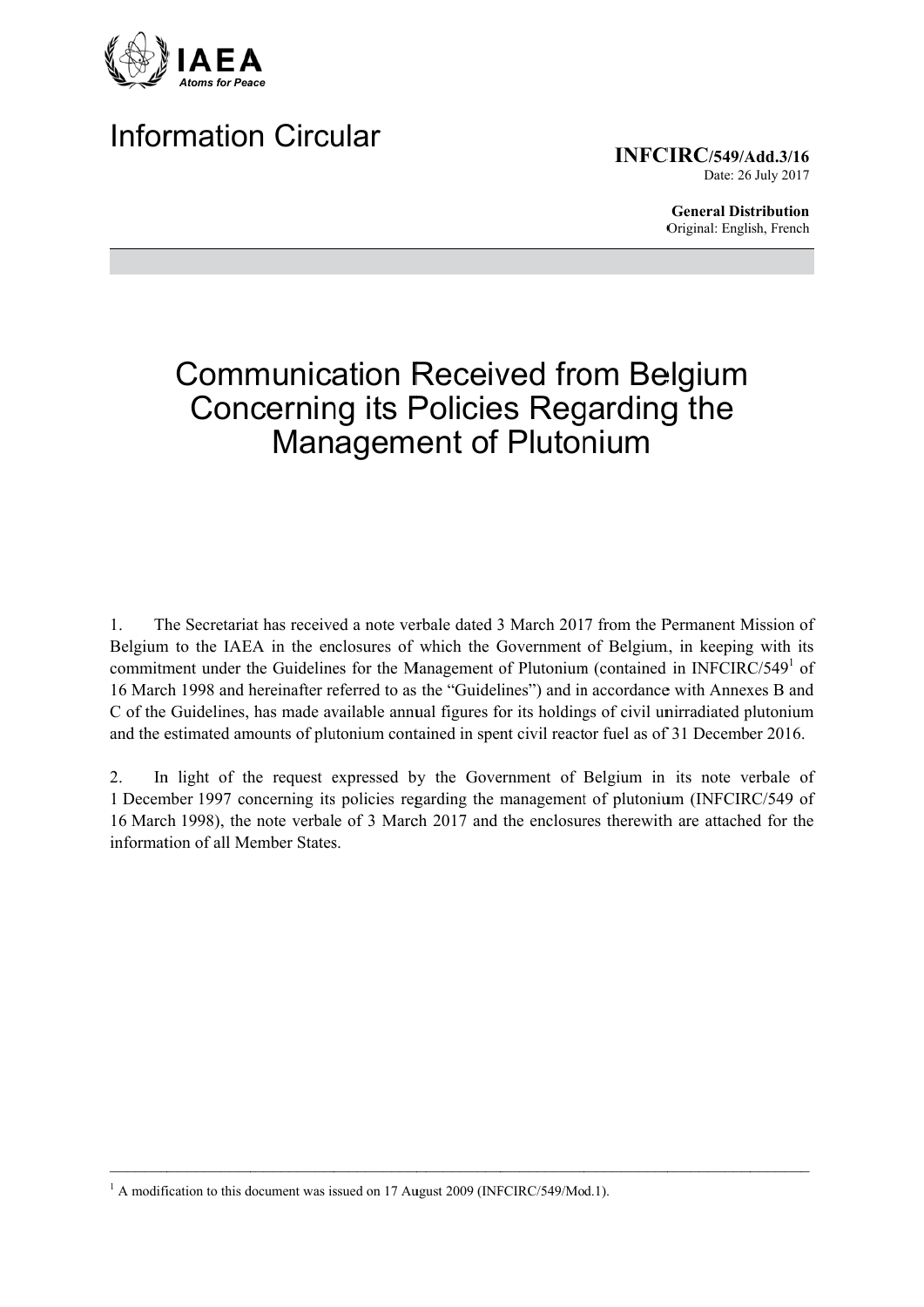Embassy and Permanent Mission of the Kingdom of Belgium in Vienna

Ref: 17/0303

Enclosures: 3 pages

The Permanent Mission of Belgium to the International Atomic Energy Agency presents its compliments to the IAEA Director General and has the honour to refer to Belgium's annual commitment pursuant to the Guidelines for the Management of Plutonium (INFCIRC/549).

In accordance with this commitment, the Permanent Mission attaches hereto information on plutonium holdings on Belgian territory as of 31 December 2016:

- Annex B of the Guidelines for the Management of Plutonium covering holdings of civil unirradiated plutonium in Belgium;
- Annex C of the Guidelines relating to estimated amounts of plutonium contained in spent civil reactor fuel.

The Permanent Mission of Belgium to the International Atomic Energy Agency avails itself of this opportunity to assure the IAEA Director General of its highest consideration.

> [stamp] (signed) Vienna, 3 March 2017

Mr Y. Amano Director General International Atomic Energy Agency Vienna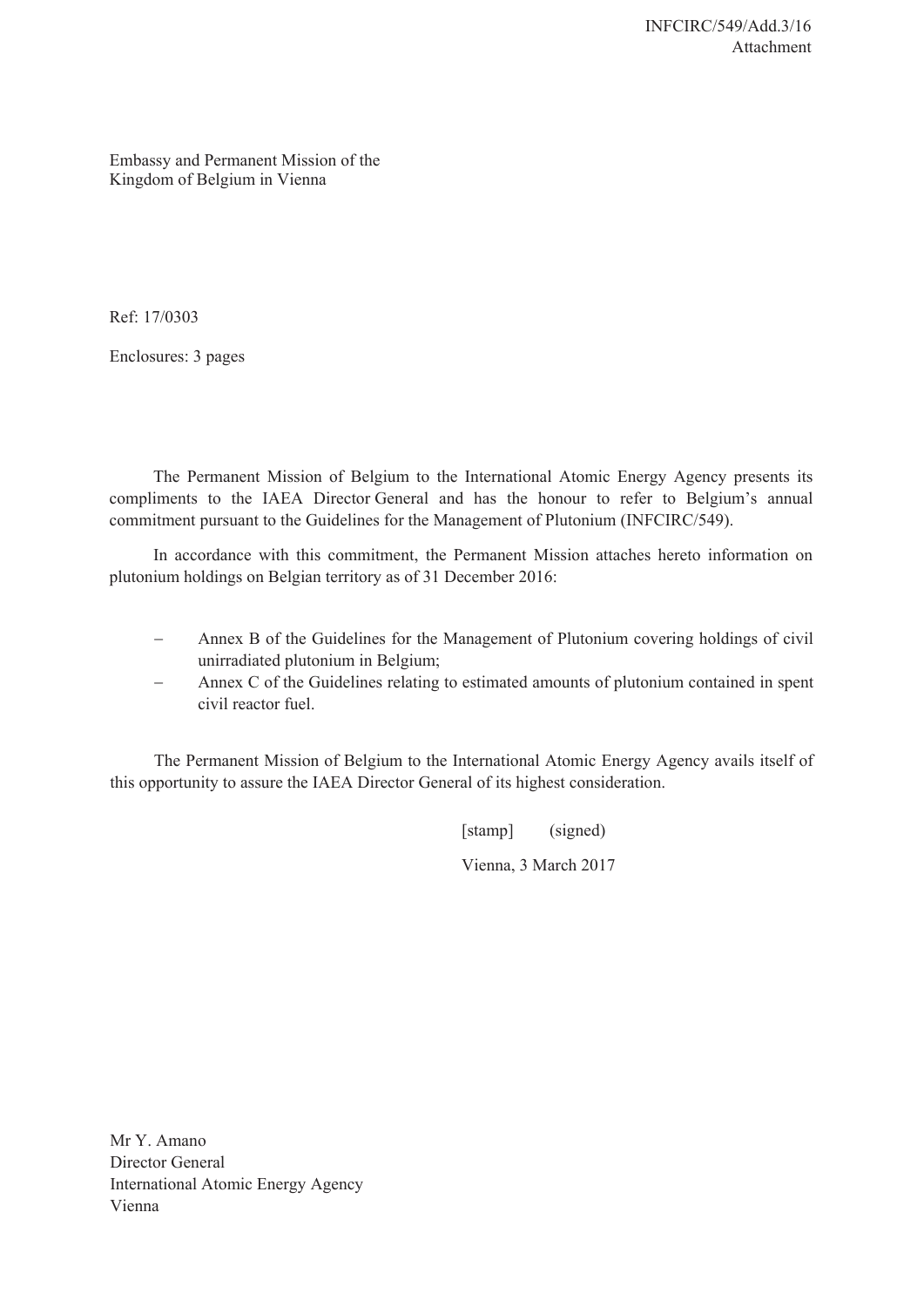### **ANNEX B**

# Guidelines for management of plutonium

# Annual figures for holdings of civil unirradiated plutonium

# **National totals**

## **BELGIUM**

|    |                                                                                                                                                                                                                           | As of 31 Dec. 2016<br>(Previous year's figures in Brackets)<br>Rounded to 100 kg<br>plutonium |                  |
|----|---------------------------------------------------------------------------------------------------------------------------------------------------------------------------------------------------------------------------|-----------------------------------------------------------------------------------------------|------------------|
| 1. | Unirradiated separated plutonium in product stores at<br>reprocessing plants.                                                                                                                                             | 0 <sub>kg</sub>                                                                               | $(0 \text{ kg})$ |
|    | 2. Unirradiated separated plutonium in the course of<br>manufacture or fabrication and plutonium contained in<br>unirradiated semi-fabricated or unfinished products at<br>fuel or other fabricating plants or elsewhere. | p.m.                                                                                          | (p.m.)           |
| 3. | Plutonium contained in unirradiated MOX fuel or other<br>fabricated products at reactor sites or elsewhere.                                                                                                               | p.m.                                                                                          | (p.m.)           |
| 4. | Unirradiated separated plutonium held elsewhere.                                                                                                                                                                          | p.m.                                                                                          | (p.m.)           |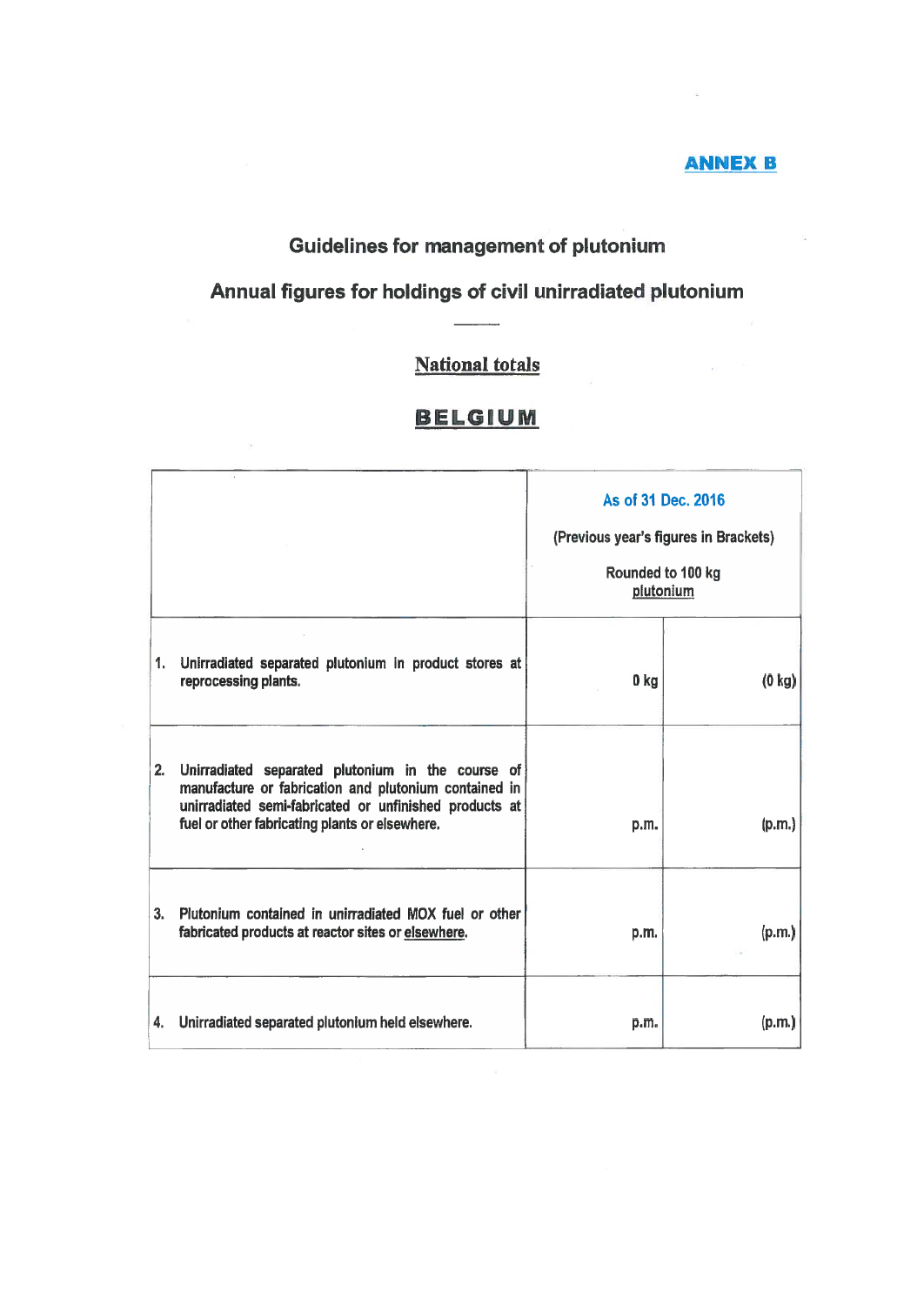| Note:<br>(i) | Plutonium included in lines 1-4 above belonging to<br>foreign bodies.                                                                                                                                                                                                                               | p.m.                                                                      | (p.m.)                                                                        |
|--------------|-----------------------------------------------------------------------------------------------------------------------------------------------------------------------------------------------------------------------------------------------------------------------------------------------------|---------------------------------------------------------------------------|-------------------------------------------------------------------------------|
| (ii)         | Plutonium in any of the forms in lines 1-4 above held<br>in locations in other countries and therefore not<br>included above.                                                                                                                                                                       | 0 <sub>kg</sub>                                                           | $(0 \text{ kg})$                                                              |
| (iii)        | Plutonium in international shipment for which the<br>Government of Belgium still retains Safeguards<br>responsibility is included in the appropriate lines<br>above. The Government with jurisdiction over the<br>owner of the plutonium is responsible for resolving<br>any residual difficulties. | 0 kg                                                                      | $(0 \text{ kg})$                                                              |
| (iv)         | It is open to Governments to add any further<br>information or explanation which they believe helpful                                                                                                                                                                                               | p.m. does not<br>necessarily mean<br>zero:<br>it means less than<br>50 kg | $(p.m.)$ does not<br>necessarily mean<br>zero;<br>it means less than<br>50 kg |

 $\label{eq:1.1} E_{\rm c} = -\frac{1}{2} \sum_{i=1}^{N} \frac{1}{2} \sum_{i=1}^{N} \frac{1}{2} \sum_{i=1}^{N} \frac{1}{2} \sum_{i=1}^{N} \frac{1}{2} \sum_{i=1}^{N} \frac{1}{2} \sum_{i=1}^{N} \frac{1}{2} \sum_{i=1}^{N} \frac{1}{2} \sum_{i=1}^{N} \frac{1}{2} \sum_{i=1}^{N} \frac{1}{2} \sum_{i=1}^{N} \frac{1}{2} \sum_{i=1}^{N} \frac{1}{2} \sum_{i=1}^{N$ 

 $\frac{37}{28}$ 

 $\sim 10^{11}$  m  $^{-1}$